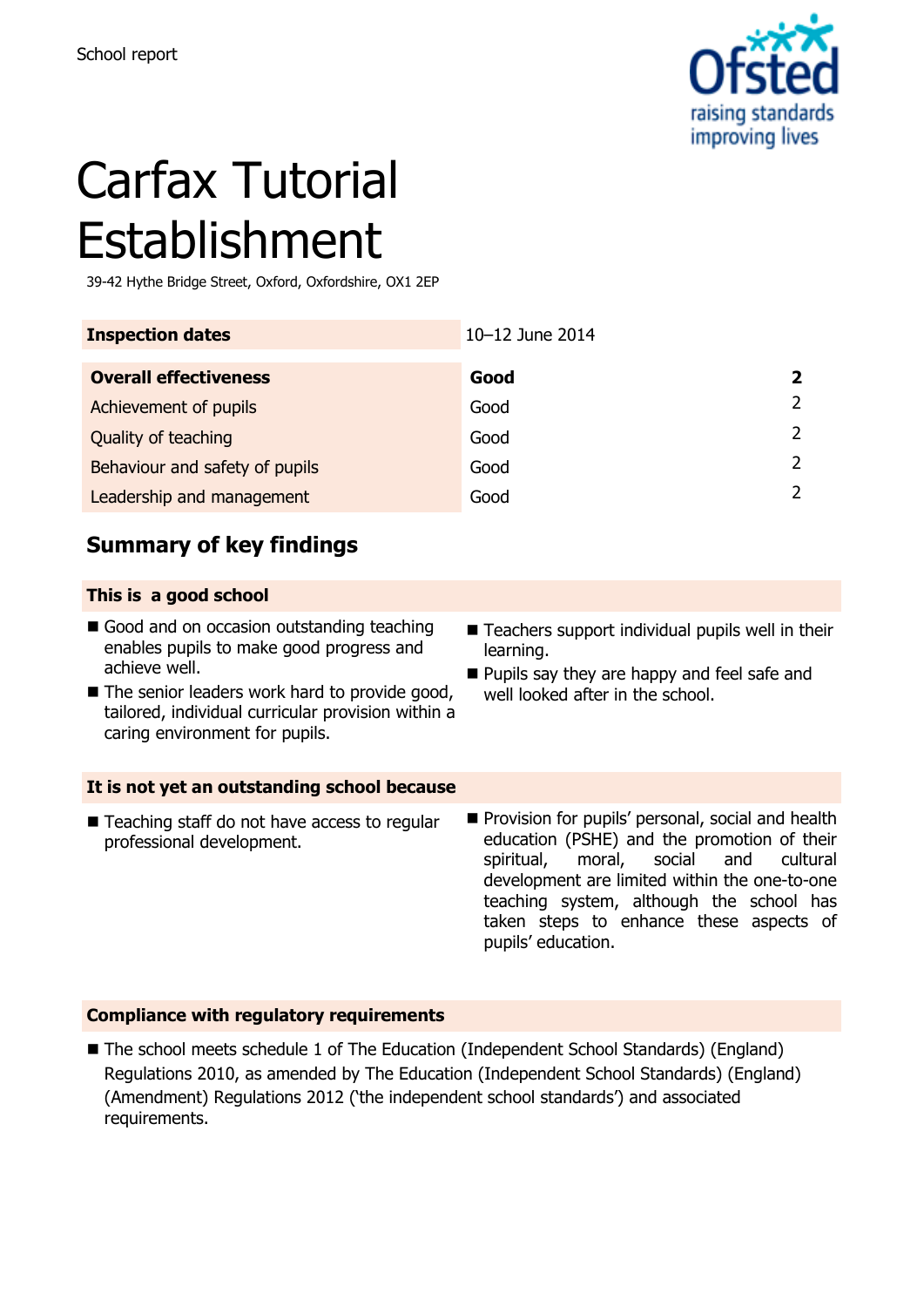#### **Information about this inspection**

- The inspection was carried out with one day's notice.
- The inspector observed 14 lessons, looked at pupils' work, teachers' planning and information about pupils' progress. Meetings were held with senior leaders, teaching staff and individual pupils. School policies and other documentation were examined.
- The inspection took account of the responses in ten staff questionnaires. There were too few responses to the online Parent View questionnaires for this to be analysed.

#### **Inspection team**

Flora Bean, Lead inspector **Additional Inspector**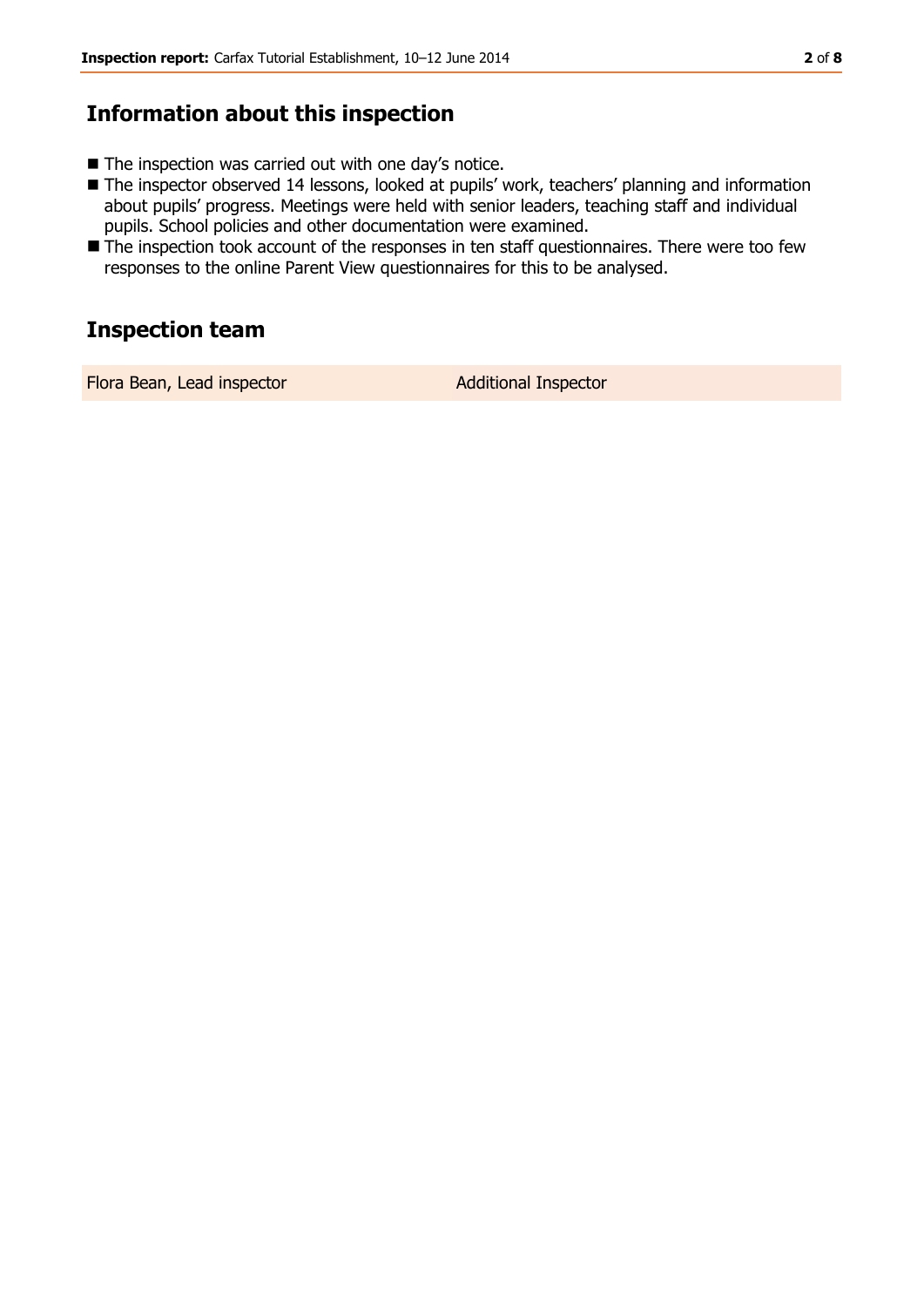## **Full report**

## **Information about this school**

- Carfax Tutorial Establishment (CTE) is a non-selective, coeducational, independent day school situated close to the centre of Oxford.
- **There are currently nine full-time and 16 part-time pupils between the ages of 7 and 20.**
- The school was founded in 2009 as part of the Carfax education group.
- It offers GCSE and A level courses through one-to-one and small group tuition, examination retakes and Easter revision courses, tailored to the needs of individual groups.
- The school also provides teaching in English as an additional language (EAL) and entry preparation for younger pupils to British independent day and boarding schools.
- Carfax is a registered centre for all main A level and GCSE exam boards.
- **Pupils spend from a few days to three weeks or up to one or two years in the school, to meet** the specific requirements of their parents. Pupils only attend designated tutorials so there is no general provision. Any pupils who stay over lunchtime are supervised off-site.
- The make-up of the school's pupil body varies over time. Long term pupils are generally British, from Western and Eastern Europe, the Middle East, and the Far East. The majority of international pupils on short term courses are from Russia or other Eastern European countries. There are no pupils with a statement of special educational needs
- The school is governed by a proprietor. The current headteacher was appointed in 2010 and has operational responsibility for the school.
- This is the school's first inspection.

## **What does the school need to do to improve further?**

- **Further improve the already good quality of teaching by:** 
	- providing professional development for the teaching staff
	- finding ways to integrate personal, social and health education (PSHE) into teaching programmes; and enhancing provision for pupils' spiritual, moral, social and cultural development within the one-to-one teaching system of the school.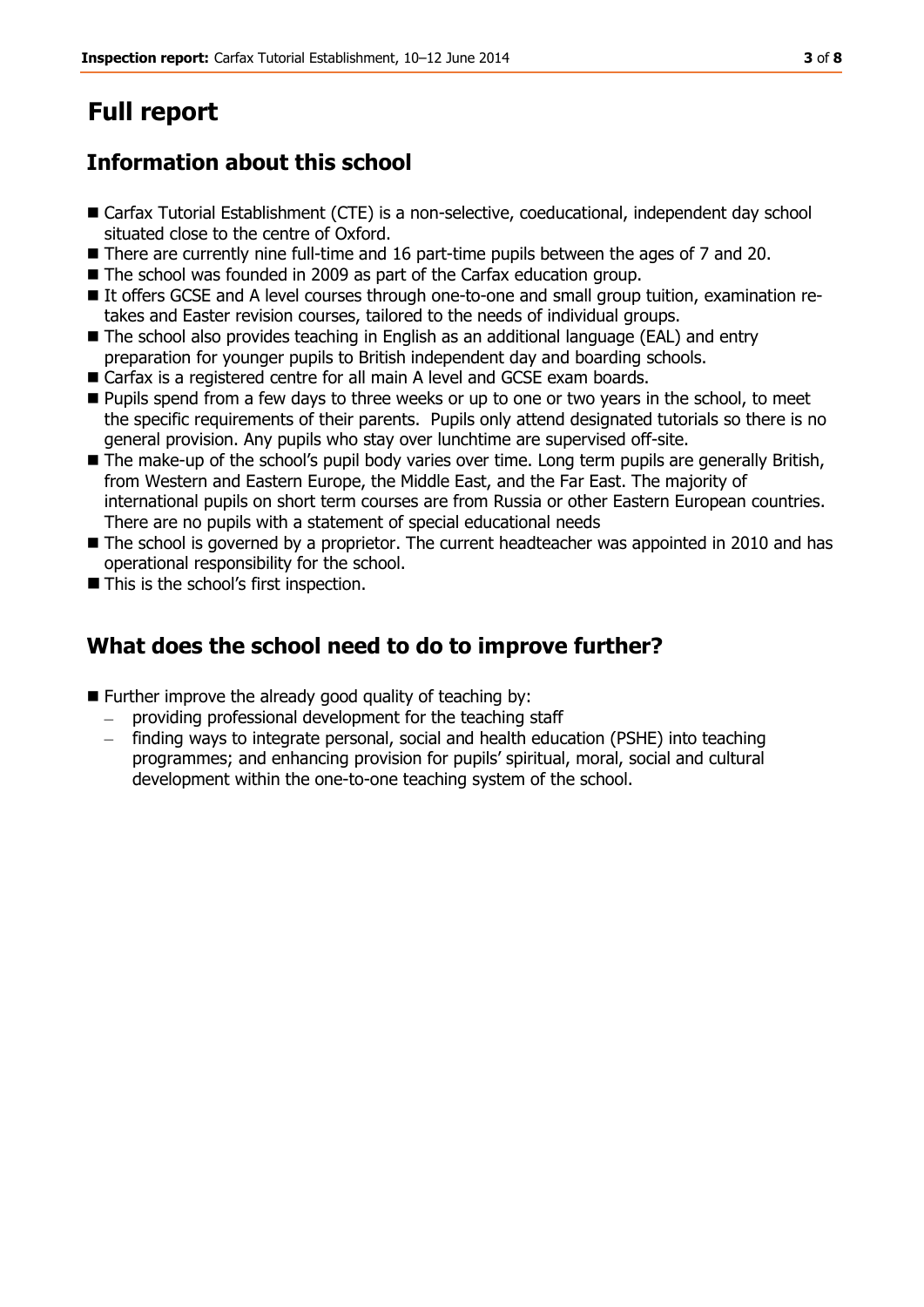## **Inspection judgements**

#### **Achievement of pupils Good**

- Pupils achieve well in this small tutorial establishment. Results from baseline assessments made on entry to the school are used to identify pupils' specific learning needs. From these starting points, pupils make consistently good and often rapid progress. This is because one-to-one teaching is well planned and tailored to meet the needs of each individual pupil.
- Evidence in pupils' work indicates that they are achieving well in their chosen subjects and are working in line with and, on occasion, above national standards. Pupils read regularly in English which positively develops their knowledge of vocabulary and fluency in reading.
- School examination results indicate that almost all pupils have met their expected goals and gained entry to the schools and universities of their choice. Pupils who are preparing for entry to universities make good progress through an intensive curriculum with subjects tailored to their individual needs.
- **From Year 2 to Year 6 pupils make rapid progress in literacy and numeracy as a result of the** strong focus on development of basic skills, with pupils working at the appropriate level for their age and starting points.
- **Pupils who join the school to improve the quality of their English make rapid progress in reading,** writing, speaking and listening skills as a result of good teaching which is well matched to their individual learning needs.
- Long-term pupils have access to a personal tutor who supports them well in their individual work. Pupils are given opportunities to identify areas for improvement in their work. This is then discussed with teaching staff to aid progress.

#### **Quality of teaching Good**

- $\blacksquare$  The quality of teaching is good and on occasion outstanding. This enables pupils to make consistently good progress.
- Teachers have high expectations of what pupils can achieve and plan lessons accordingly.
- **Lessons are tailored for individual one-to-one teaching. They feature focused questioning and** challenging tasks, to which pupils respond with enthusiasm. For example, in a Year 7 lesson, interesting practical activities helped a pupil understand atoms, molecules and elements and ensured good progress was made in basic chemistry. In Year 2 English a variety of opportunities to practise English speaking using a traditional story ensured good progress was made in learning basic verb forms.
- Teachers monitor pupils' work closely in lessons and use this information well for forward planning. Assessment procedures and checks on learning have been effectively developed to track pupils' individual progress over time.
- For younger pupils, reading, writing and mathematics are taught effectively to ensure that they have a sound and developing grasp of English language and key mathematical concepts as a basis for all their learning.
- Specific opportunities are planned for physical education, such as swimming, at the parents' request.

#### **Behaviour and safety of pupils <b>Good**

- The behaviour of pupils is good. Pupils are polite, courteous and appreciative of their learning opportunities.
- A positive, caring atmosphere prevails. This is consistently exemplified by staff whose conduct sets the tone for positive working relationships.
- There is a well-structured but relaxed environment for younger pupils, who are enabled to learn well. They are nurtured and well cared for at all times; they are closely supervised and accompanied between lessons and at the start and the end of the school day.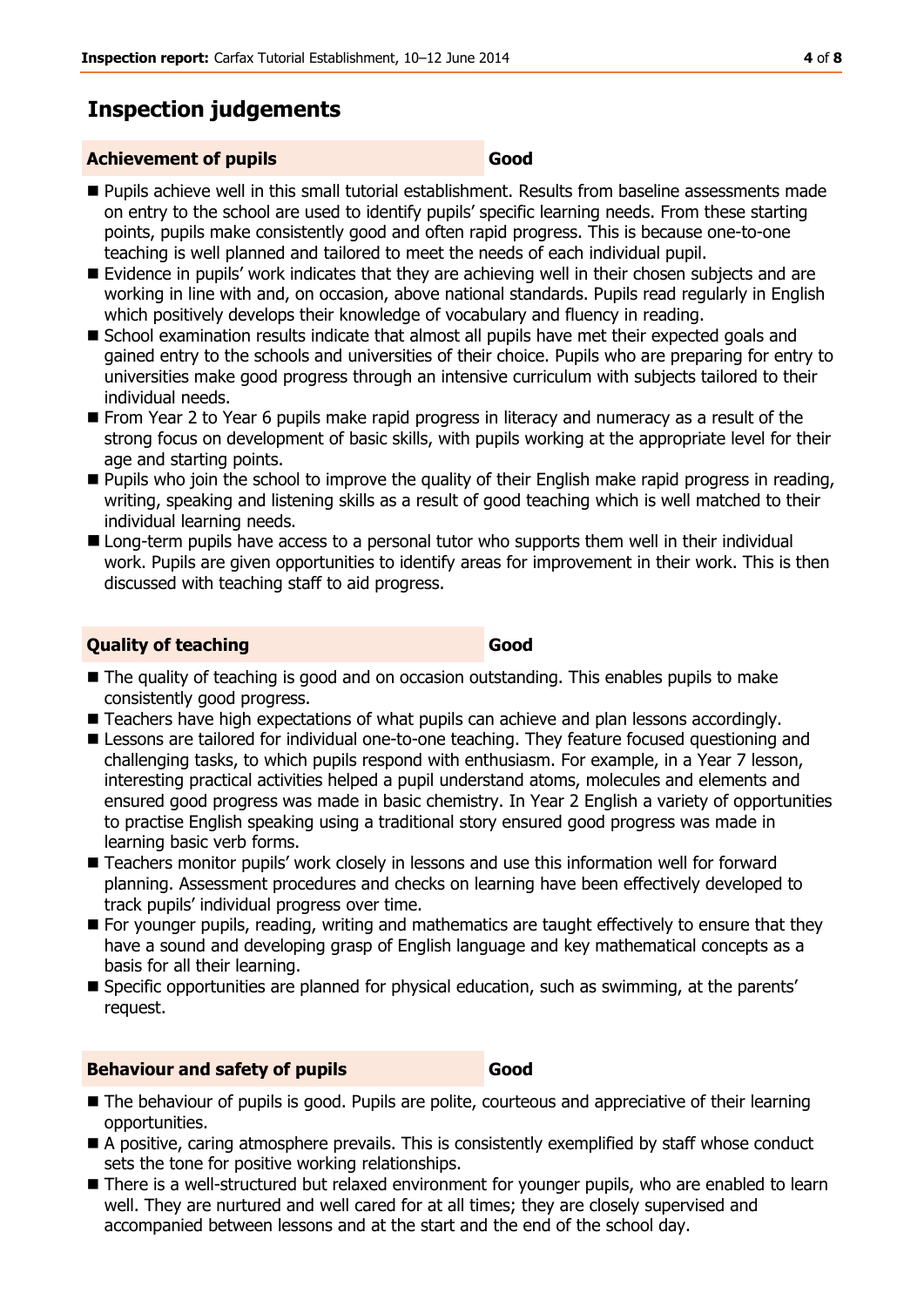- The school's work to keep pupils safe and secure is good. Pupils settle well and report that they are happy in the school. They know that they can talk to the welfare officer or to any member of staff at any time, should the need arise. They say they are safe in school and well supported by their personal tutors and the individual members of staff who teach them.
- The school integrates some aspects of personal, social and health education (PSHE) in lessons, but this is still in the early stages of development. Pupils have occasional opportunities to go out of school on trips and outings which, with the curriculum, contributes to pupils' spiritual, moral, social and cultural development but this, too, is limited in some respects.
- **Pupils gain a practical understanding of public institutions and democracy through discussion and** educational visits.

#### **Leadership and management Good**

- The leadership and management of the school are good. The headteacher has a clear vision for the school; accurate self-evaluation and effective action to tackle identified areas for improvement demonstrate the capacity to improve the school further. He is supported effectively by the proprietor in maintaining the ethos of the school and in promoting pupils' high achievement. As a result, pupils make at least good progress in all subjects, including literacy.
- The headteacher has a clear understanding of the strengths and areas for development in the school as a result of ongoing discussion with senior leaders and accurate monitoring of pupils' progress and examination results. Tracking arrangements for individual pupils are monitored effectively to ensure all pupils achieve well regardless of their starting points.
- A formal performance management system ensures teaching is monitored and areas for development are highlighted to improve the quality of teaching. However, there is no accompanying programme of training.
- The curriculum consists of a wide range of academic subjects tailored to meet individual needs. This is well organised and ensures that pupils of all ages and aptitudes are successfully challenged and supported.
- Good subject leadership and management ensure that teaching programmes are well suited to individuals and contribute well to their academic achievement and well-being. Good opportunities are available for pupils to use information and communications technology in the individually tailored lessons.
- The headteacher and teaching staff communicate regularly and effectively with parents for the benefit of pupils. Parents are sent monthly reports on the progress of their children.
- The school's arrangements for safeguarding meet statutory requirements for all pupils. All staff have been appropriately trained in safeguarding procedures and are aware of their responsibilities.
- Financial resources are well managed and staff are deployed effectively.
- Clear policies and procedures are effectively implemented to promote the welfare, health and safety of the all pupils at all times. Policies comply fully with government legislation and guidance.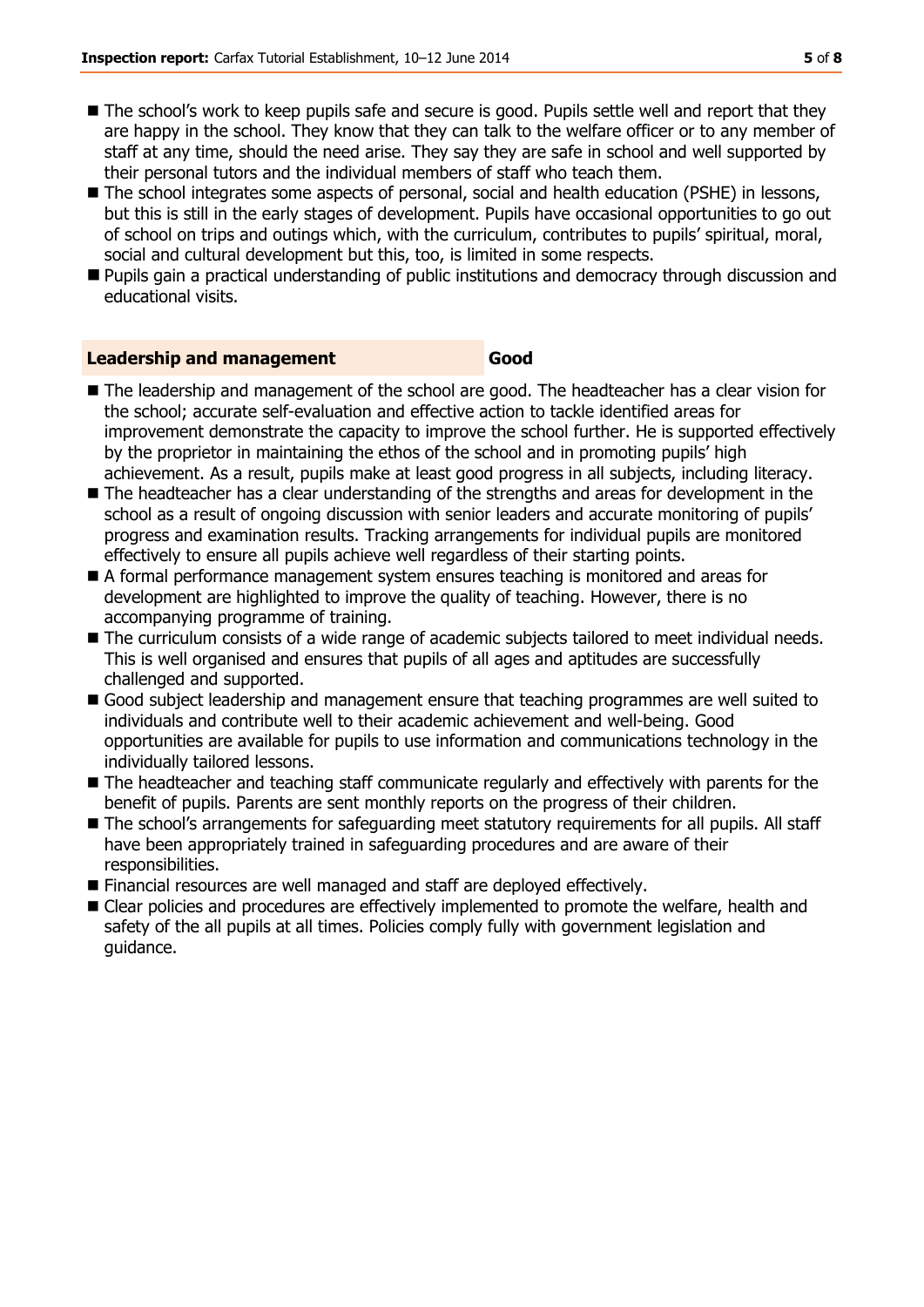## **What inspection judgements mean**

| <b>School</b> |                      |  |
|---------------|----------------------|--|
| Grade         | <b>Judgement</b>     |  |
| Grade 1       | Outstanding          |  |
| Grade 2       | Good                 |  |
| Grade 3       | Requires improvement |  |
| Grade 4       | Inadequate           |  |
|               |                      |  |

Detailed grade characteristics can be viewed in the Non-association independent school inspection handbook which is published on the Ofsted website: [www.ofsted.gov.uk/resources/140053.](http://www.ofsted.gov.uk/resources/140053)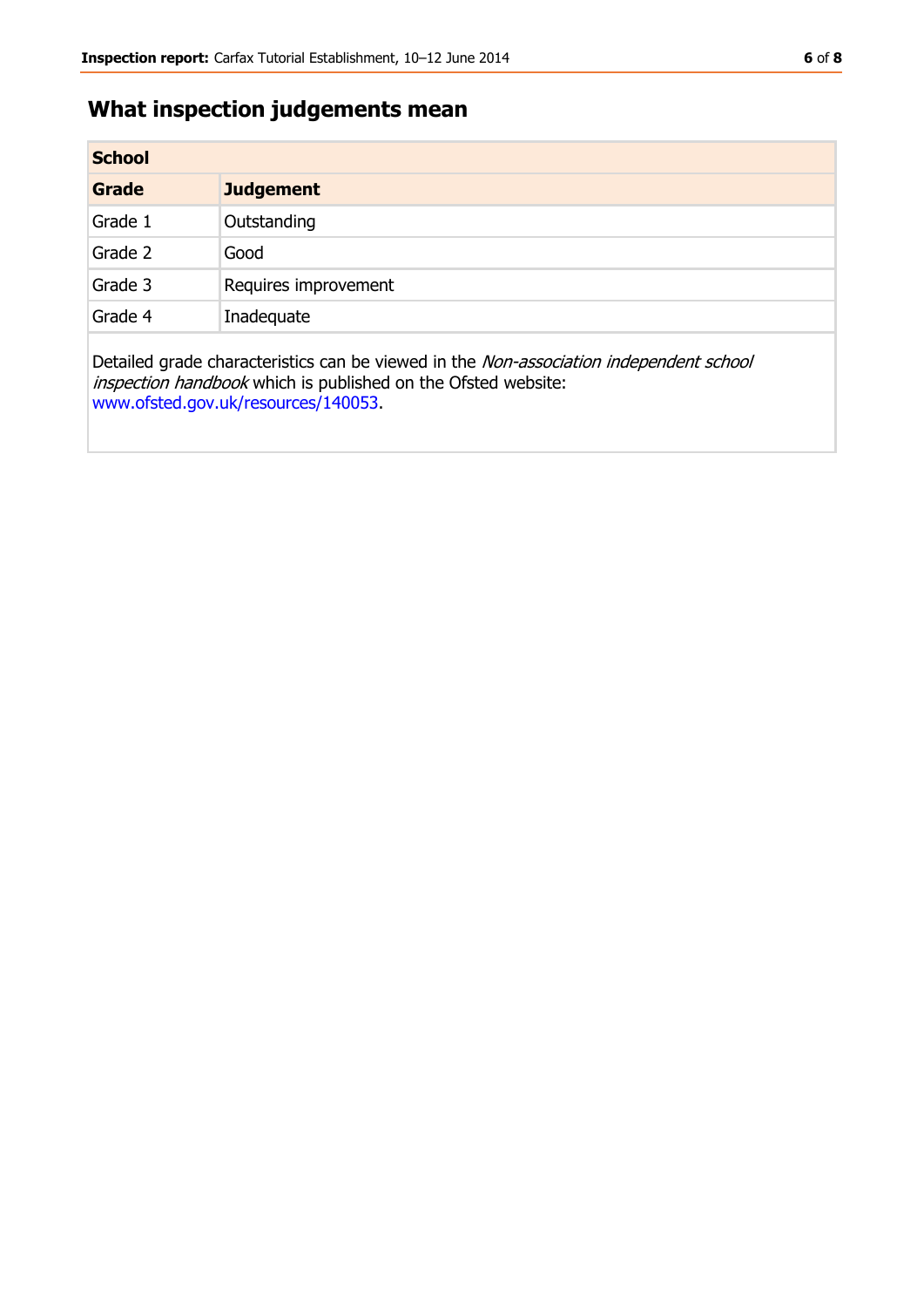## **School details**

| Unique reference number        | 139997   |
|--------------------------------|----------|
| <b>Inspection number</b>       | 443023   |
| <b>DfE</b> registration number | 931/6014 |

This inspection was carried out under section 162A of the Education Act 2002, as amended by schedule 8 of the Education Act 2005, the purpose of which is to advise the Secretary of State for Education about the school's suitability for continued registration as an independent school.

| <b>Type of school</b>                      | Coeducational day school    |
|--------------------------------------------|-----------------------------|
|                                            |                             |
| <b>School status</b>                       | Independent school          |
| Age range of pupils                        | $6 - 20$                    |
| <b>Gender of pupils</b>                    | Mixed                       |
| <b>Number of pupils on the school roll</b> | 25                          |
| <b>Number of part time pupils</b>          | 16                          |
| <b>Proprietor</b>                          | Alexander Nikitich          |
| <b>Chair</b>                               | n/a                         |
| <b>Headteacher</b>                         | <b>Rupert Alesbury</b>      |
| Date of previous school inspection         | N/A                         |
| <b>Annual fees (day pupils)</b>            | £18,900-£67,500             |
| <b>Telephone number</b>                    | 01865 200676                |
| <b>Email address</b>                       | enquiries@carfax-oxford.com |